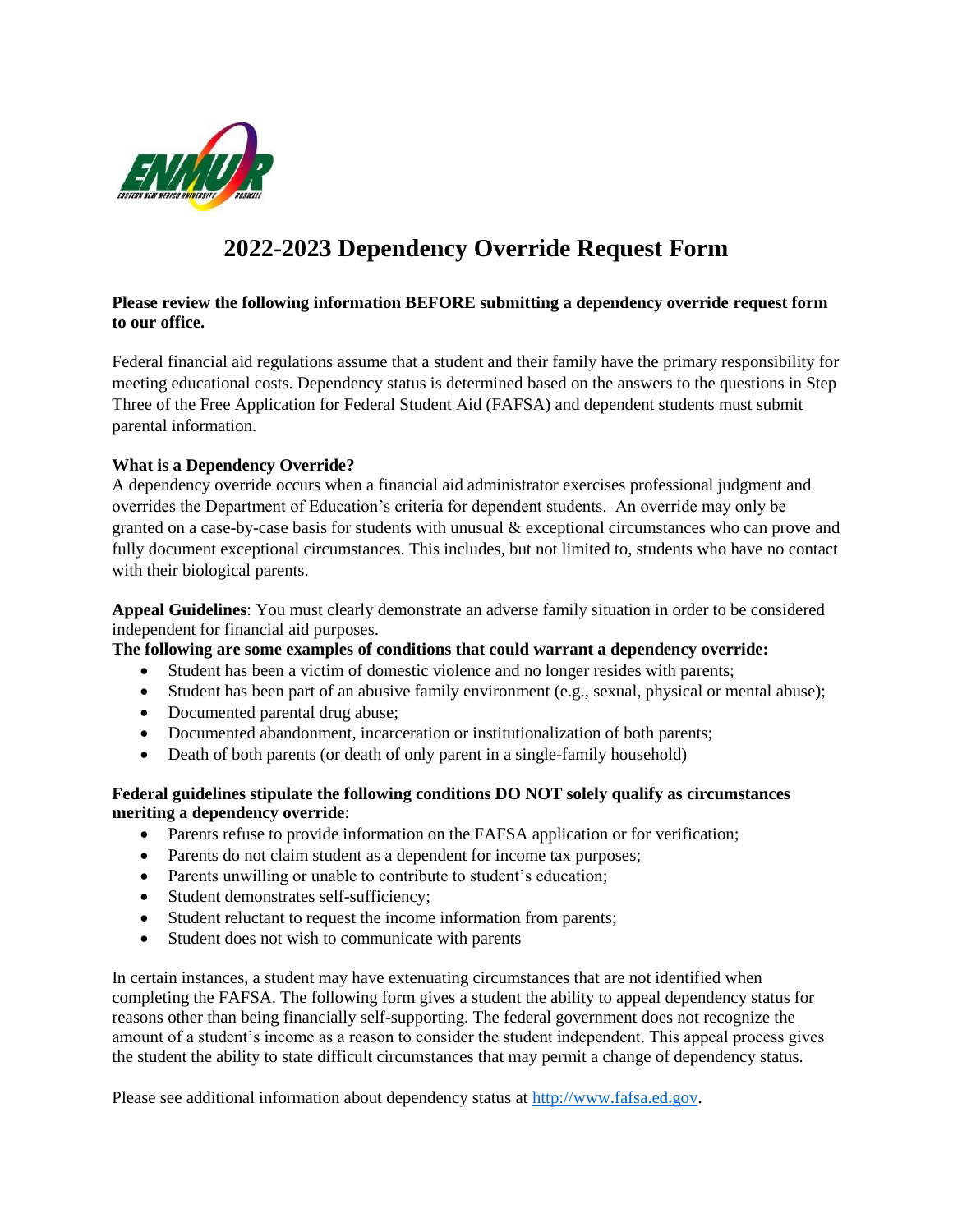

## **2022-2023 Dependency Override Request Form**

| <b>Student Name:</b> | <b>Student ID:</b> |
|----------------------|--------------------|
|----------------------|--------------------|

**Phone** #

You should complete this form if you are considered a dependent student for federal financial aid and believe you have extenuating circumstances which should allow you to be considered an independent student. Return the completed form with the required documentation to the Financial Aid Office. *We understand the sensitive nature of these circumstances; all documentation received by our office will be kept confidential.* 

**Section A** - In order to be considered for a Dependency Override, you must complete this form and provide the following documentation:

- Complete the 2022-2023 Free Application for Federal Student Aid (FAFSA) online at [www.fafsa.ed.gov](http://www.fafsa.ed.gov/) **prior** to completing and submitting the Dependency Override Request Form.
	- o Please be advised If the FAFSA has been selected for verification, all required documentation must be submitted prior to review of the request.
- Type a personal letter requesting consideration for independent status which outlines your extenuating circumstance. Your signed and dated letter must include:
	- o Why you cannot provide parental financial information on the 2022-2023 FAFSA
	- o The whereabouts of your biological/legal mother and father and their current living arrangements. Please include any contact you have had with either and the frequency of contact.
	- o Your living arrangements over the past year. (2021 to current)
		- With whom did you reside?
		- Who has provided financial support for you during the past year?
- Third party documentation is required. Two signed letters from other people, who have first-hand knowledge of your situation and can attest that you do not have any contact with or receive support from your parent(s). Examples: lawyer, minister, high school official, teacher.

## *Letters from friends and family members are not acceptable.*

- o Include documentation you feel will support your appeal for independent status; examples include:
	- court orders of permanent status

\_\_\_\_\_\_\_\_\_\_\_\_\_\_\_\_\_\_\_\_\_\_\_\_\_\_\_\_\_\_\_\_\_\_\_\_\_\_\_\_\_\_\_\_\_\_\_\_\_\_\_\_

- death certificates
- verification of incarceration
- police reports
- If you filed taxes and did not use the IRS Data Retrieval Tool to complete the FAFSA income section, then you must submit a copy of your 2020 and 2021 Federal Income Tax Return Transcripts. Tax Transcripts can be requested online at [www.irs.gov.](http://www.irs.gov/)
- Copies of all 2020 and/or 2021 W-2 forms
- Copy of student's most recent year-to-date pay stub
- Copy of current lease and all bills in your name (student) that you pay (Complete Section B)
- Did anyone claim you on their 2020 and/or 2021 Federal Income Tax return? If so, please state who and their relationship to you: